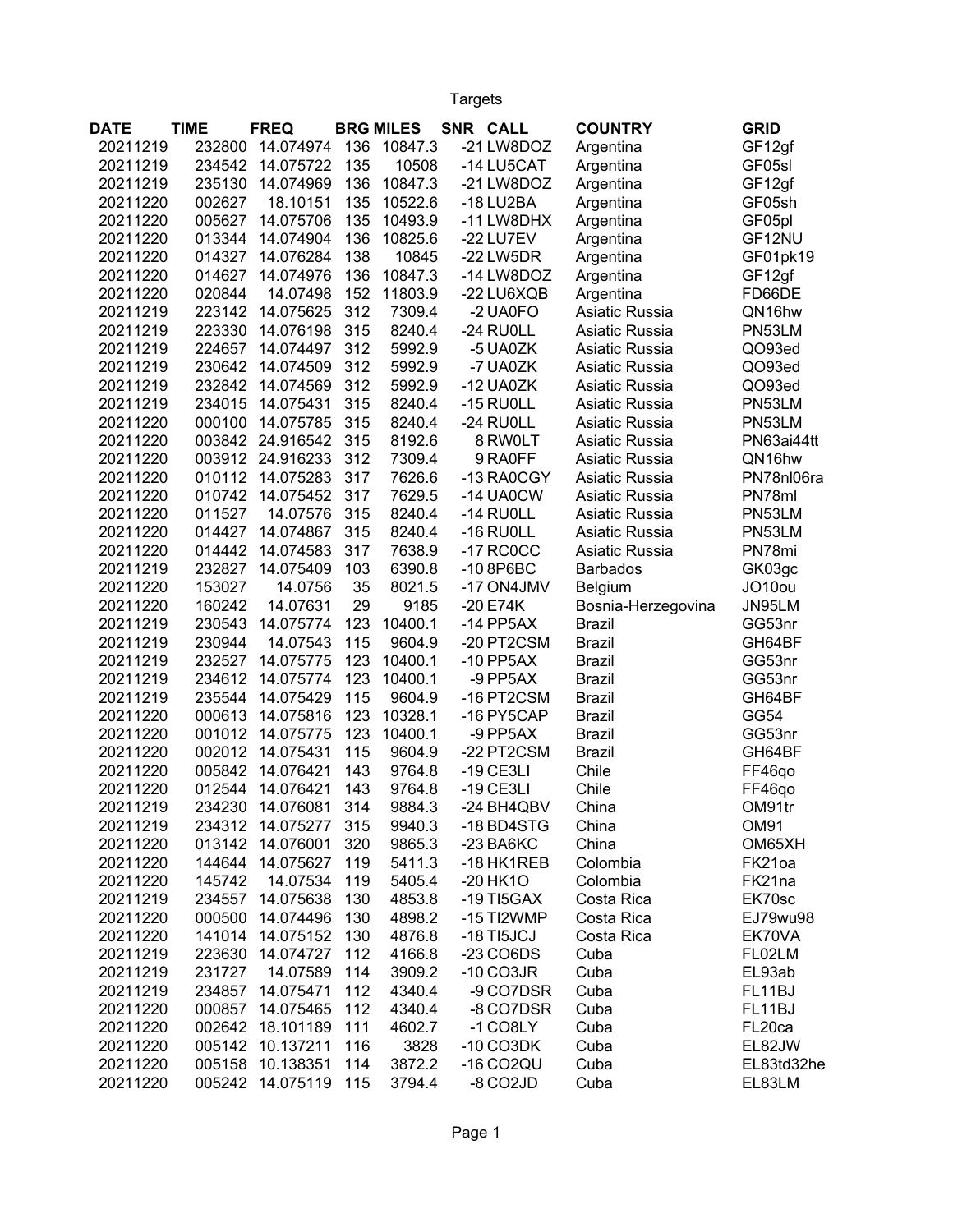## Targets

| 20211220 | 005757 | 14.075462 | 112 | 4340.4  | -20 CO7DSR              | Cuba                  | FL11BJ             |
|----------|--------|-----------|-----|---------|-------------------------|-----------------------|--------------------|
| 20211220 | 154659 | 14.074882 | 30  | 8546.6  | -23 OK1IWS              | <b>Czech Republic</b> | JN69OU             |
| 20211219 | 235212 | 14.075129 | 131 | 6183.9  | $-16$ HC1BI             | Ecuador               | FI09SR             |
| 20211219 | 235545 | 14.075236 | 133 | 6396.6  | $-12$ HC5EG             | Ecuador               | FI07 <sub>Ic</sub> |
| 20211220 | 151941 | 14.074835 | 33  | 8494.7  | -21 DL1ARS              | Fed. Rep. of Germany  | JN48jh13           |
| 20211220 | 152514 | 14.075499 | 33  | 8319    | $-21$ DF4WQ             | Fed. Rep. of Germany  | JN39XV             |
| 20211220 | 152812 | 14.076231 | 30  | 8475.5  | -19 DL4JCP              | Fed. Rep. of Germany  | JO60LM             |
| 20211220 | 152827 | 14.075778 | 31  | 8488.7  | -11 DK7NL               | Fed. Rep. of Germany  | JN59SR             |
| 20211220 | 154327 | 14.074834 | 33  | 8494.7  | -23 DL1ARS              | Fed. Rep. of Germany  | JN48jh13           |
| 20211220 | 020012 | 14.074445 | 240 | 9561.3  | -16 3D2USU              | Fiji                  | RH82RH             |
| 20211220 | 180842 | 14.074372 | 240 | 9561.3  | -103D2USU               | Fiji                  | RH82RH             |
| 20211220 | 182944 | 14.074371 | 240 | 9561.3  | -83D2USU                | Fiji                  | RH82RH             |
| 20211220 | 012927 | 14.074776 | 250 | 4534.9  | $-16$ AB7RT             | Hawaii                | BL11AJ             |
| 20211220 | 014957 | 14.074837 | 252 | 4593.1  | -14 WH6EY               | Hawaii                | BL02HB             |
| 20211220 | 015056 | 14.074689 | 250 | 4534.9  | $-18$ AB7RT             | Hawaii                | BL11AJ             |
| 20211220 | 181127 | 14.074453 | 246 | 4516.2  | $-13$ AH6RR             | Hawaii                | BK29ar14mm         |
| 20211220 | 003027 | 18.102132 | 313 | 11029.3 | -18 VR2XYL              | Hong Kong             | OL72cm             |
| 20211220 | 152541 | 14.075084 | 30  | 8974.6  | $-16$ HA1RB             | Hungary               | JN86KU             |
| 20211220 | 154327 | 14.0756   | 36  | 8767.8  | $-17$ $11$ $FQH$        | Italy                 | JN45EA             |
| 20211220 | 155912 | 14.075539 | 32  | 8921.9  | -17 IV3NDI              | Italy                 | <b>JN65tw27</b>    |
| 20211220 | 152827 | 14.074957 | 34  | 8254.5  | $-19$ LX1TI             | Luxembourg            | JN29wn98           |
| 20211220 | 152257 | 14.075381 | 33  | 8003.5  | $-10$ PC <sub>2</sub> K | Netherlands           | JO22QF             |
| 20211220 | 152326 | 14.0761   | 33  | 7960.4  | -16 PA3ANZ              | Netherlands           | JO22LM             |
| 20211220 | 152942 | 14.074414 | 33  | 7953.5  | $-10$ PD7RF             | Netherlands           | JO22mp             |
| 20211219 | 232627 | 14.075501 | 124 | 5251.8  | $-15$ HP1RY             | Panama                | FJ09LM             |
| 20211219 | 235427 | 14.075501 | 124 | 5251.8  | $-17$ HP1RY             | Panama                | FJ09LM             |
| 20211219 | 222642 | 14.075487 | 105 | 5389.3  | -2 KP4POL               | <b>Puerto Rico</b>    | FK68Im70           |
| 20211219 | 224858 | 14.075485 | 104 | 5415.8  | -14 WP4KHE              | Puerto Rico           | FK68pk28           |
| 20211219 | 230029 | 14.075354 | 104 | 5479.2  | $-19$ NP4TX             | <b>Puerto Rico</b>    | FK68UB             |
| 20211219 | 230242 | 14.075497 | 105 | 5389.3  | -1 KP4POL               | <b>Puerto Rico</b>    | FK68Im70           |
| 20211219 | 230857 | 14.075486 | 104 | 5415.8  | -15 WP4KHE              | <b>Puerto Rico</b>    | FK68pk28           |
| 20211219 | 232058 | 14.075352 | 104 | 5479.2  | $-14$ NP4TX             | Puerto Rico           | FK68UB             |
| 20211219 | 233227 | 14.074934 | 105 | 5392.4  | -17 KP4NYA              | <b>Puerto Rico</b>    | FK68KI             |
| 20211219 | 233312 | 14.075497 | 105 | 5389.3  | 7 KP4POL                | <b>Puerto Rico</b>    | FK68lm70           |
| 20211219 | 234042 | 14.075486 | 105 | 5411.3  | -5 NP4LA                | Puerto Rico           | FK68KC             |
| 20211219 | 234112 | 14.075352 | 104 | 5479.2  | $-13$ NP4TX             | <b>Puerto Rico</b>    | FK68UB             |
| 20211219 | 234645 | 14.075483 | 104 | 5415.8  | -17 WP4KHE              | Puerto Rico           | <b>FK68pk28</b>    |
| 20211219 | 235341 | 14.075497 | 105 | 5389.3  | 10 KP4POL               | Puerto Rico           | FK68lm70           |
| 20211220 | 000257 | 14.075356 | 104 | 5479.2  | $-16$ NP4TX             | Puerto Rico           | FK68UB             |
| 20211220 | 000428 | 14.074935 | 105 | 5392.4  | -21 KP4NYA              | Puerto Rico           | FK68KI             |
| 20211220 | 002257 | 14.075356 | 104 | 5479.2  | $-14$ NP4TX             | Puerto Rico           | FK68UB             |
| 20211220 | 005257 | 14.075498 | 105 | 5389.3  | -16 KP4POL              | Puerto Rico           | FK68Im70           |
| 20211220 | 012026 | 14.075497 | 105 | 5389.3  | -2 KP4POL               | Puerto Rico           | FK68Im70           |
| 20211220 | 014227 | 14.075495 | 105 | 5389.3  | -14 KP4POL              | Puerto Rico           | FK68Im70           |
| 20211220 | 211112 | 14.075496 | 105 | 5389.3  | -14 KP4POL              | Puerto Rico           | FK68Im70           |
| 20211220 | 004212 | 28.07637  | 311 | 9009.5  | $-16$ HL5BLI            | Republic of Korea     | PM45LM             |
| 20211220 | 004312 | 28.074803 | 313 | 9104.4  | -21 HL3GOB              | Republic of Korea     | <b>PM36ia21</b>    |
| 20211220 | 004411 | 28.075129 | 313 | 9083.6  | -11 DS3DNT              | Republic of Korea     | PM36GI             |
| 20211220 | 004844 | 28.076256 | 314 | 8984    | -21 HL2IFR              | Republic of Korea     | PM37HL             |
| 20211220 | 153514 | 14.0751   | 33  | 7144.9  | -15 GM0NAI              | Scotland              | <b>IO77UO</b>      |
| 20211220 | 152059 | 14.076388 | 26  | 8968.1  | $-17$ OM $3DX$          | Slovak Republic       | KN08pq13           |
| 20211220 | 153142 | 14.076028 | 32  | 8962.2  | -22 S53EO               | Slovenia              | JN65TM             |
| 20211220 | 153629 | 14.074804 | 30  | 8972.8  | -22 S51DD               | Slovenia              | JN76WK             |